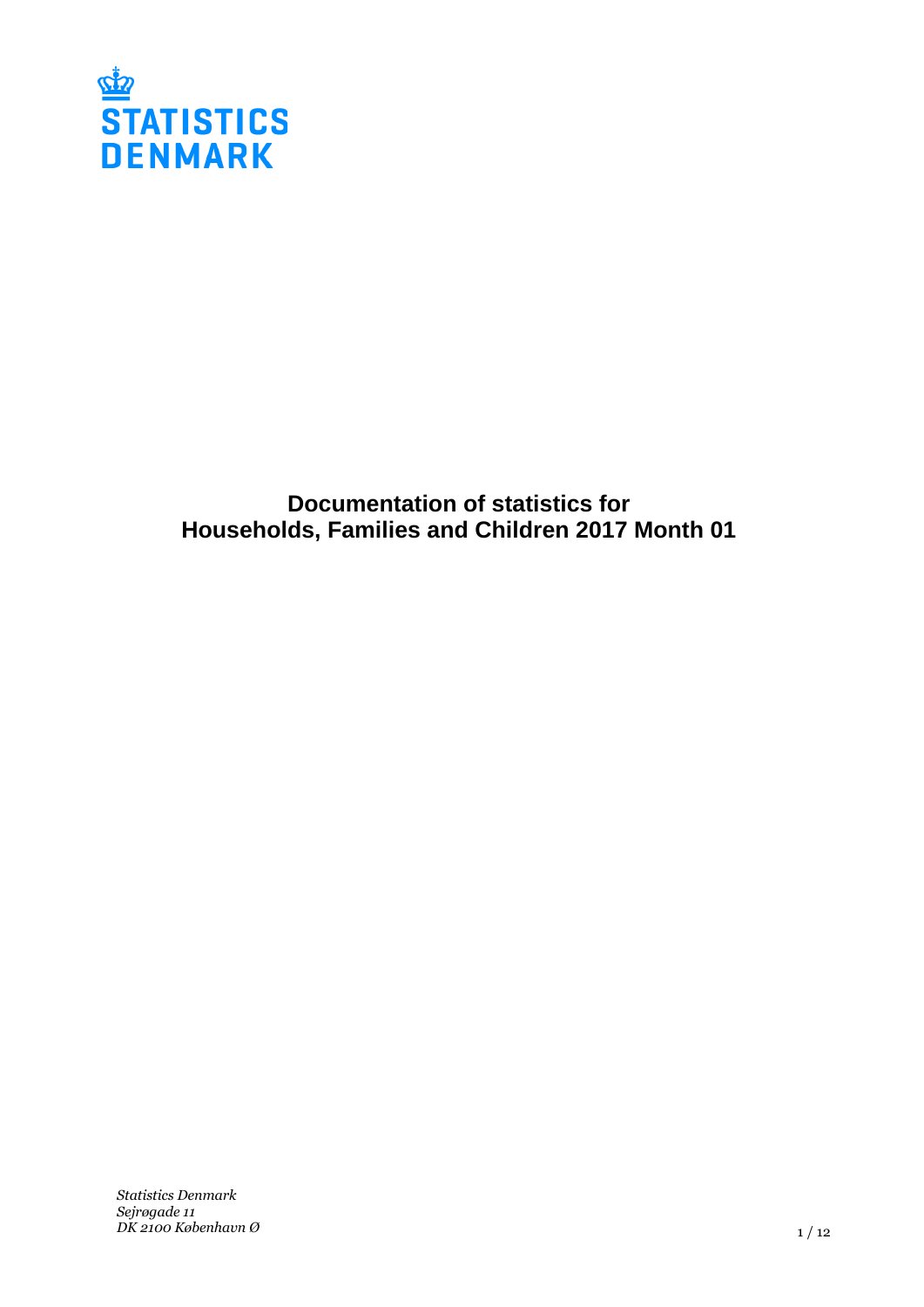

## **1 Introduction**

The statistics describe the resident population in Denmark. Statistics are produced covering three different kinds of units: households, families and persons. The statistics describe these units on the basis of household- and family-related variables (e.g. type of family, type of family with children, size of family, type of household).

## **2 Statistical presentation**

The statistics on households and families describe the total population living in Denmark. Statistics are produced covering three different kinds of units: households, families and persons. The statistics describe these units on the basis of household- and family-related variables (e.g. type of family, size of family, type of household). The basis for the statistics consists solely of CPR data on sex, age, marital status, references to spouses and parents, and address specification. The address data form the basis of the division into households, municipalities and regions.

#### **2.1 Data description**

The statistics describe households and families and number of persons within households and families.

New concepts and definitions were introduced in 2008 to replace the previously produced household and family statistics. The concepts in the statistics used until 2007 are not comparable to the present ones. Files on household and family statistics from 1980 to 2007 are satisfactorily comparable with regard to most points, but not comparable from 2008 and onwards. In http://www.statbank.dk there are comparable data from 1986 and onwards.

#### **2.2 Classification system**

The following classifications are used:

- See [classification of households](http://www.statbank.dk/fam55N)
- See [classification of families](http://www.statbank.dk/fam44N)
- See [classification of families with children](http://www.statbank.dk/brn12)

#### **2.3 Sector coverage**

Not relevant for these statistics.

#### **2.4 Statistical concepts and definitions**

Household: Households consists of all persons resident at the same address, irrespective of family ties. Consequently, a household may comprise more than one family.

#### **Type of household**:

- A single man
- A single woman
- A married couple
- Other couples
- A child below 18 years not living with parents, who has no children, who has never been

*Statistics Denmark Sejrøgade 11 DK 2100 København Ø*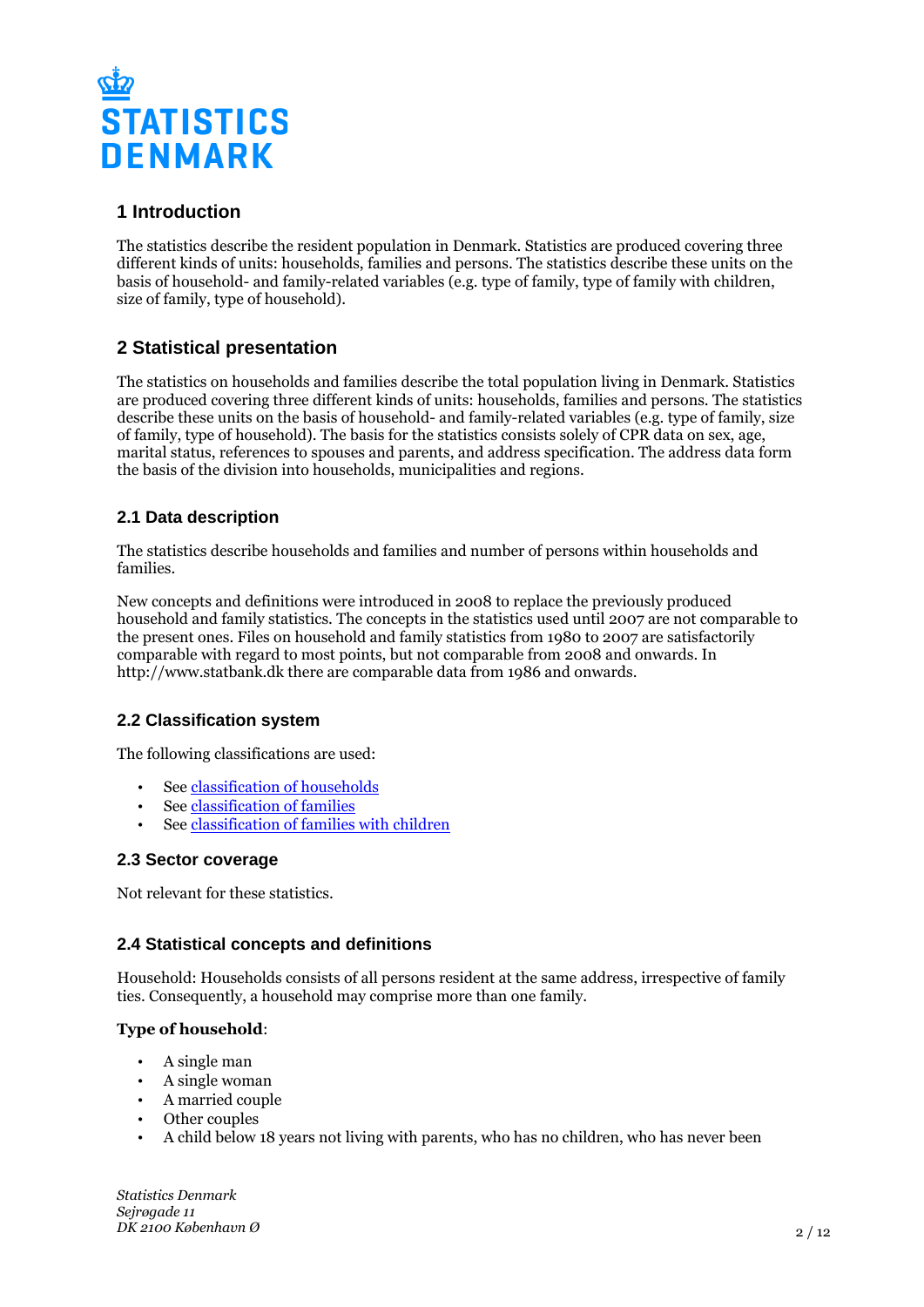

married and who is not a part of a couple.

Other households including more than one family

Family: Persons in a family live on the same address. A family consists of a single person or a couple with or without children.

Children living at home are considered to be a part of their parents family, if they:

- Lives at the same address as at least one of the parents
- Are under 25 years
- Have never been married or in a registered partnership
- Have no children of their own

A couple is two persons living together and part of one of the following four types:

- Married couples
- Registered partnerships
- Couple living in consensual union. The two persons are not married or in registered partnerships with each other, but they have at least one child in common
- Cohabiting couples. Two persons of different sex living at the same address and who have no joint children are regarded as a cohabiting couple, if the age difference is less than 15 years, and if no other adults live at the address.

Children below 18 years not living with their parents are considered their own family if:

- They are not living with either of the parents
- They are below 18 years
- They have never been married or in registered partnership
- They have no children of their own
- They are not a part of a cohabiting couple

The family can be identified by a FAMILIE ID, which can be followed over time:

- A single person has a FAMILIE\_ID of it's own and it does not change as long as the person continues to be single. A couple keep it's FAMILIE\_ID as long as the two persons are a couple. Children living at home have the same FAMILIE ID as the adult in the family.
- If the persons in a couple move apart, they each get a new FAMILIE\_ID.
- If two persons move in together and become a couple, they both get the same new FAMILIE\_ID.
- If a person in a couple dies, the surviving spouse or partner and their joint children living at home get a new common FAMILIE ID. Other children of the deceased living at the address get a new FAMILIE\_ID.
- When the family changes type of family (e.g. from couples in consensual union to a married couple) or a married couple get divorced, but still lives together, the FAMILIE\_ID remains unchanged.
- As due to the family information is only compiled quarterly, a new FAMILIE\_ID is first shown in the following quarter.

Family with children: There are different definitions of families with children in the statistics.

In http://www.statbank.dk/10012 families with children are in the tables FAM44N and FAM44B defined as families with children living at home.

In www.statbank.dk/10012 families with children are in the tables BRN9-BRN16 only defined by their age. In most cases as persons aged 0-17 years.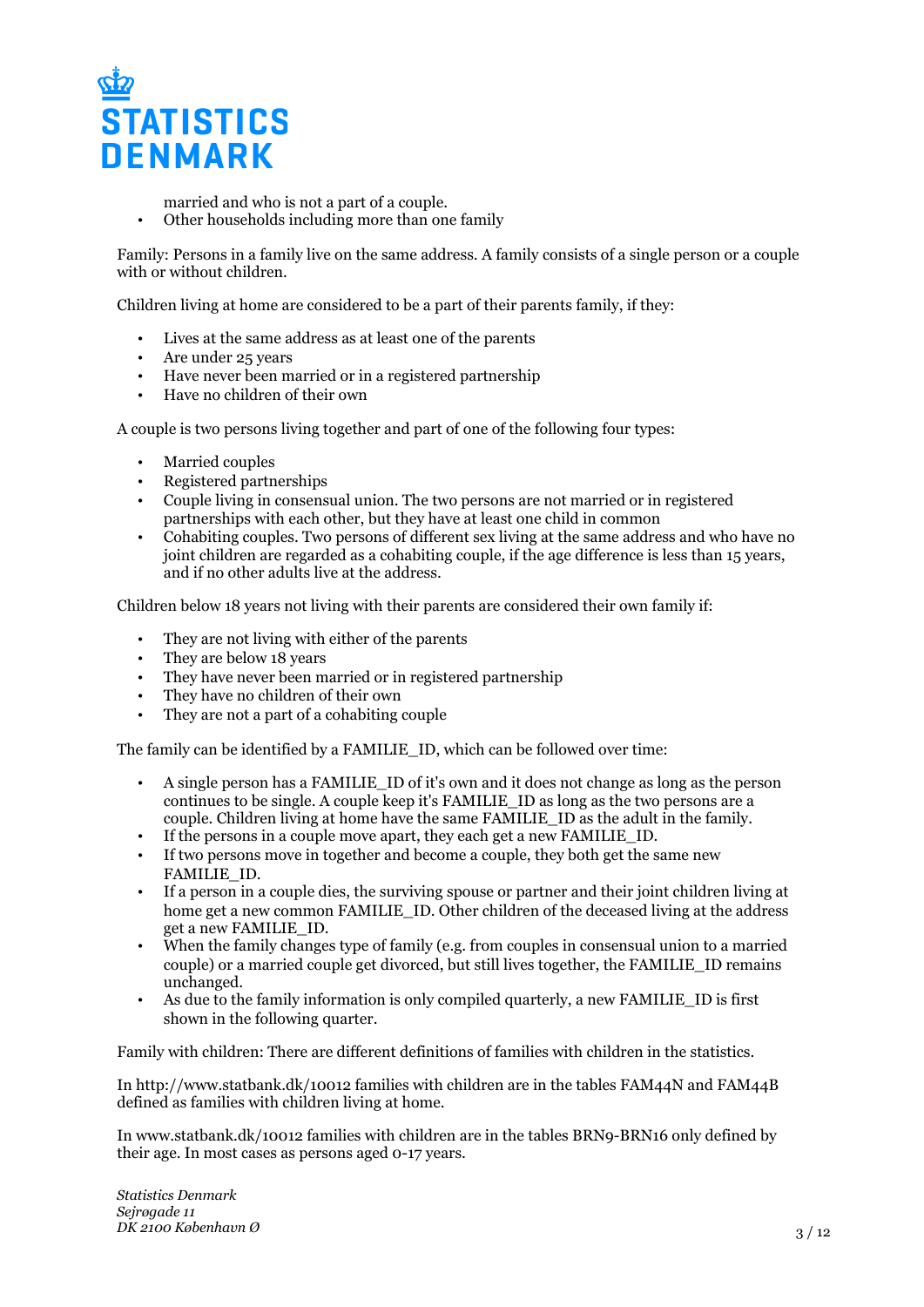

The in-residence family of the child is where the child has his/her address.

If the parents of the child are living at two different addresses, the visiting family is where the child does not have his/her address.

Children: There are different definitions of children in the statistics.

In www.statbank.dk/10012 children in the tables FAM133N and FAM111N are defined in the following ways:

either

**Children living at home** are included in their families, if they:

- Are living on the same address with at least oneof their parents
- Are below 25 years
- Have never been married or in registered partnership
- Have no children of their own

#### or

**Children below 18 years not living with parents** are considered to be their own family, if they:

- Are not living with either of their parents
- Are below 18 years
- Have never been married or in registered partnership
- Have no children of their own
- Are not a part of a cohabiting couple

In www.statbank.dk/10012 children in the tables BRN9-BRN16 are only defined by their age. In most cases as persons aged 0-17 years.

**Separate children** are children, who have address at only one parent and this parent's new partner.

**Visiting children** are children, who have address at the other parent.

Siblings: Siblings can be full-, half- or step-siblings.

Full-siblings have the same father and mother.

Half-siblings have either the same father or the same mother.

Step-siblings are children of the new partner of the father or the mother. The partner must have the same address as either the father or the mother.

#### **2.5 Statistical unit**

Households, families, adults and children.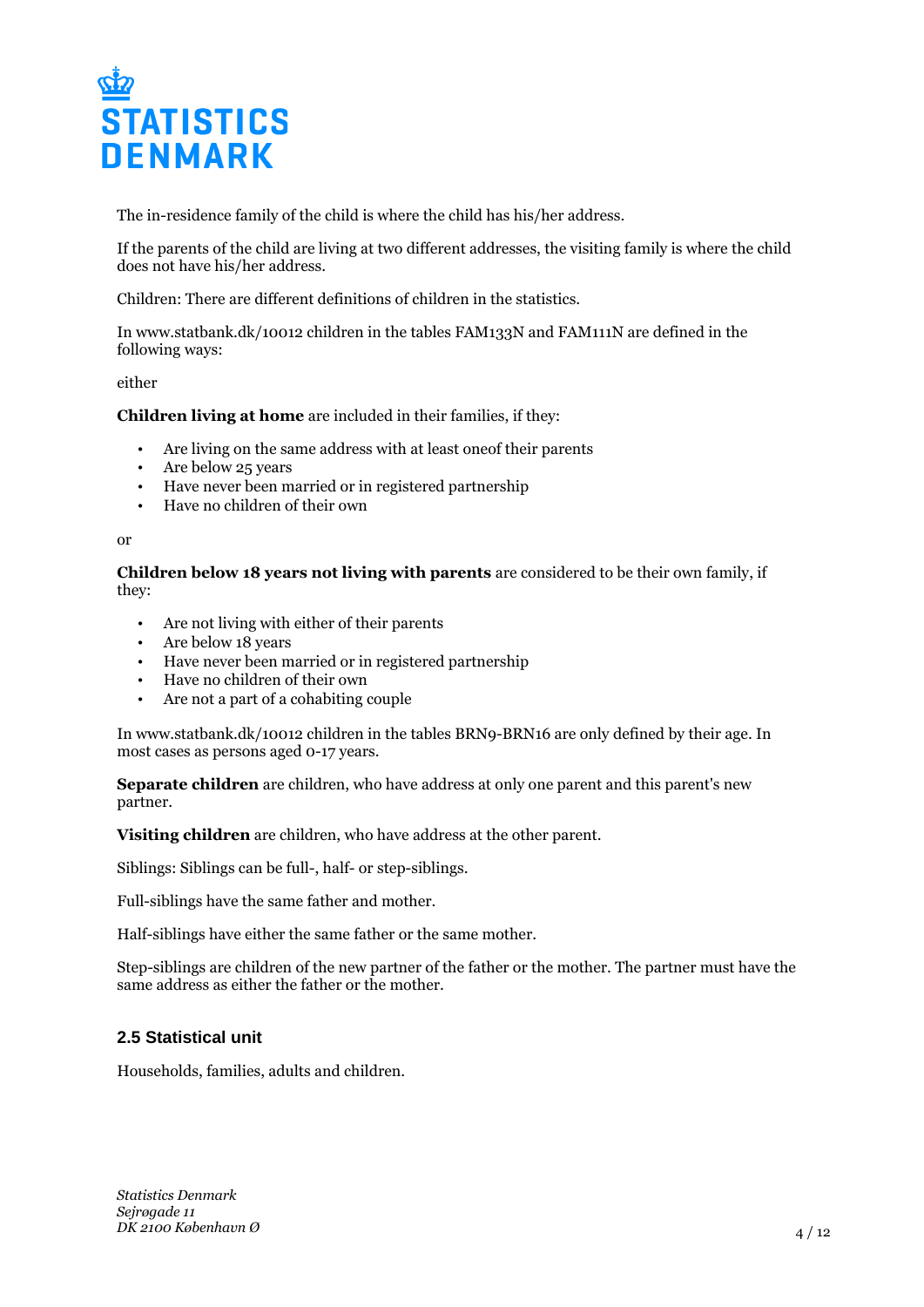

## **2.6 Statistical population**

Population resident in Denmark on 1st January

#### **2.7 Reference area**

Denmark.

## **2.8 Time coverage**

1986-

#### **2.9 Base period**

Not relevant for these statistics.

## **2.10 Unit of measure**

Persons, families and households.

## **2.11 Reference period**

01-01-2017 - 31-01-2017

## **2.12 Frequency of dissemination**

Annually.

#### **2.13 Legal acts and other agreements**

The Act on Statistics Denmark according to announcement no. 599 June 22 2000.

## **2.14 Cost and burden**

None.

## **2.15 Comment**

[Link to homepage concerning households, families and children](https://www.dst.dk/en/Statistik/Publikationer/gennemsnitsdanskeren)

## **3 Statistical processing**

Daily deliveries from the Central Population Register (CPR) provide the basis for the statistics.

No corrections are made.

*Statistics Denmark Sejrøgade 11 DK 2100 København Ø*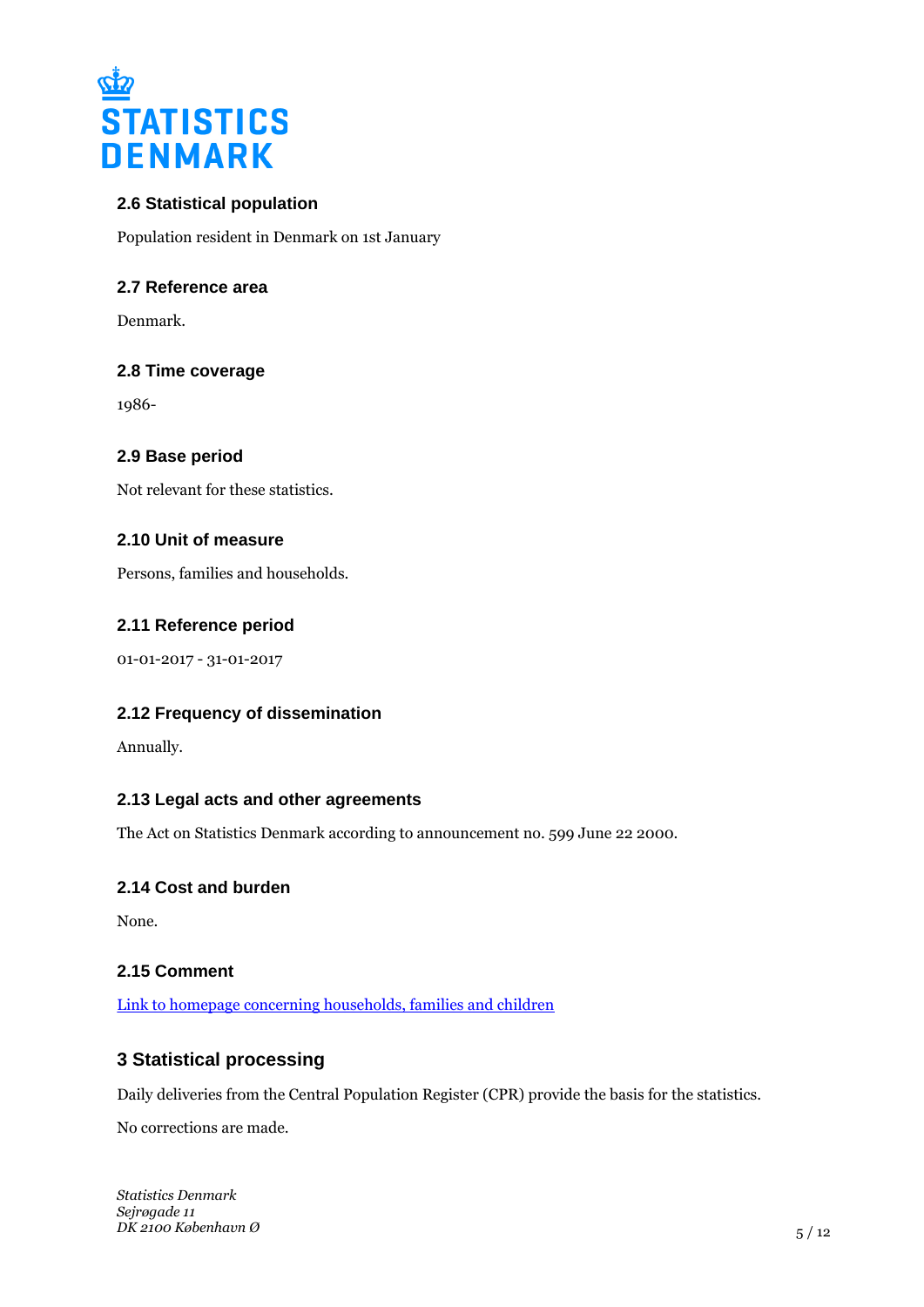

## **3.1 Source data**

The Central Population Register (CPR).

#### **3.2 Frequency of data collection**

Daily deliveries from the Central Population Register (CPR).

#### **3.3 Data collection**

Register.

#### **3.4 Data validation**

No corrections are made.

De-registrations/corrections in the CPR are registered in the database, when they are received. The published population data show - at the time of publication - the the most recently updated information on population at the reference time.

#### **3.5 Data compilation**

Not relevant for these statistics.

#### **3.6 Adjustment**

Not relevant for these statistics.

#### **4 Relevance**

The statistics are used by municipalities, regions, ministries, labour market organizations, international organizations, the media and private persons for public and private planning purposes and as basis for public debate.

#### **4.1 User Needs**

- Users: Municipalities, regions, ministries, labour market organisations, international organisations, the media, educational institutions, private enterprises and private persons.
- Application: Public and private planning purposes, education and public debate.

The basic data from the household and familiy statistics are used in connection with other statistics within the entire area of statistics on persons.

#### **4.2 User Satisfaction**

User satisfaction is measured in relation to tailor-made solutions.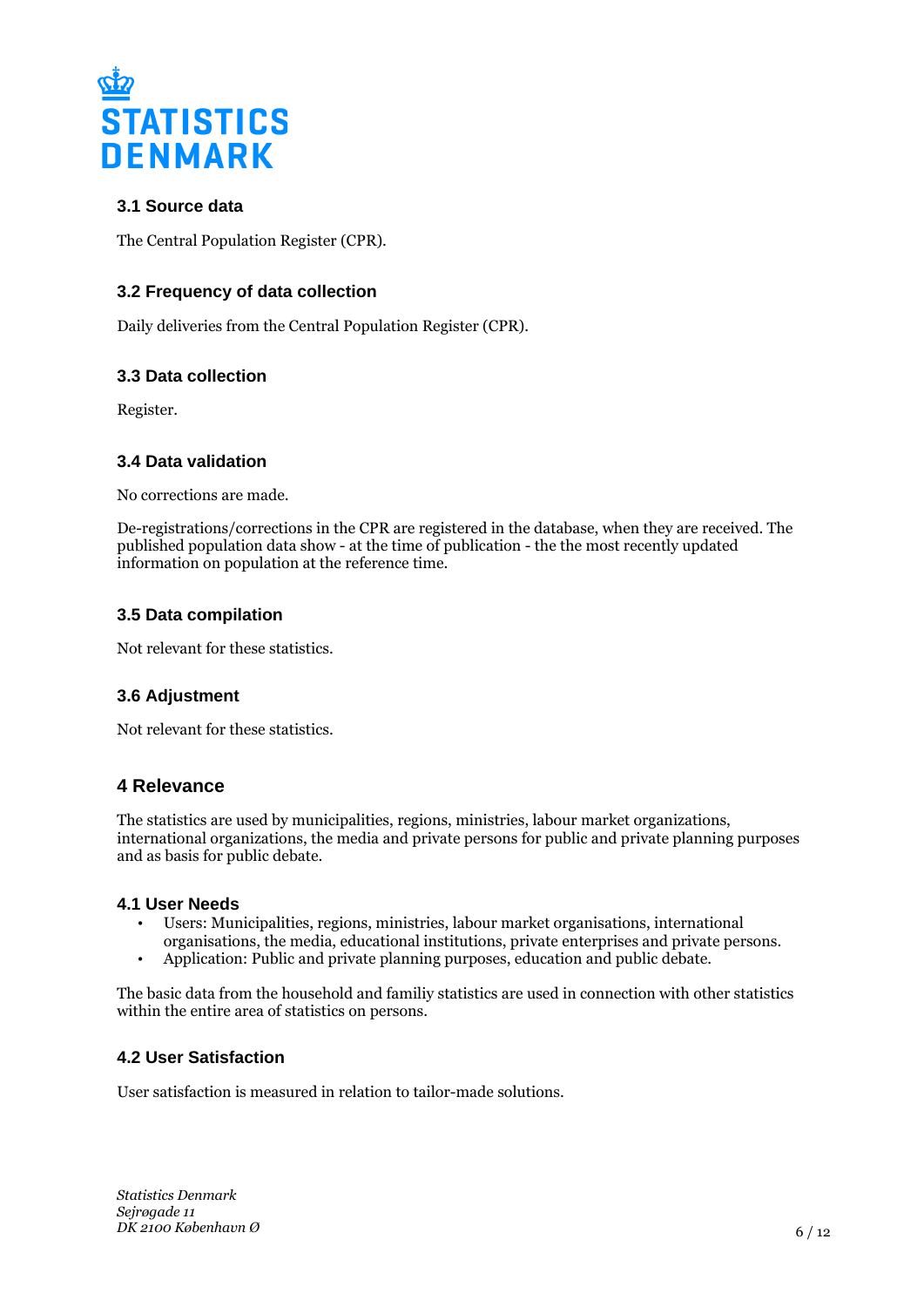

#### **4.3 Data completeness rate**

Not relevant for these statistics.

## **5 Accuracy and reliability**

It is very important for the primary data of the statistics that the address information is reliable. The statistics are influenced by the extent to which the population is not registered in the CPR register at correct addresses. No estimates are made of the scale of this problem, and it is not possible to make corrections for this.

#### **5.1 Overall accuracy**

The Central Population Register (CPR) is an administrative register with a very wide scope of application. The quality of the information is usually very high.

## **5.2 Sampling error**

Not relevant for these statistics.

#### **5.3 Non-sampling error**

A source of unreliability is the group of persons without permanent addresses. They are registered at certain special municipal addresses which are of a fictitious nature and which are administered by the local population registers. They are reserved for persons who, for one reason or another, cannot be registered at a permanent address. They include homeless people, seamen, posted diplomats and certain other groups of people working abroad for Danish authorities or organizations.

A second source of unreliability is institutional households (e.g. old-age nursing homes) whose residents are often registered at individual addresses. A great number of residents living at assisted living facilities, which in reality are like nursing homes, are registered as living in their own one person household.

Finally, statistical uncertainty is derived from missing references to parents. References to parents are coupled to almost everyone born after 1960, while they are missing for almost everyone born before 1950.

No reliable estimate is available concerning the scale of incorrect and missing addresses.

#### **5.4 Quality management**

Statistics Denmark follows the recommendations on organisation and management of quality given in the Code of Practice for European Statistics (CoP) and the implementation guidelines given in the Quality Assurance Framework of the European Statistical System (QAF). A Working Group on Quality and a central quality assurance function have been established to continuously carry through control of products and processes.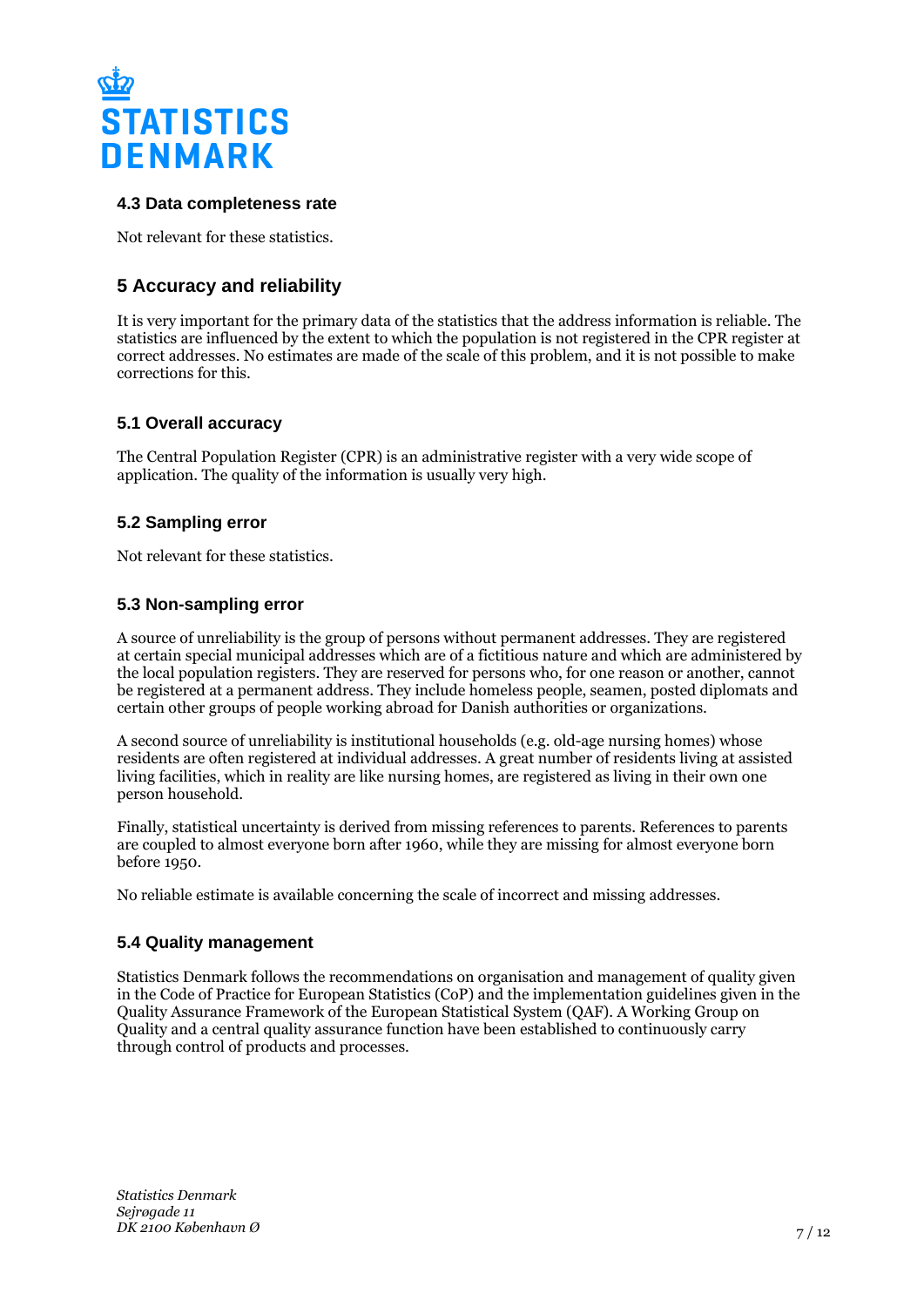

#### **5.5 Quality assurance**

Statistics Denmark follows the principles in the Code of Practice for European Statistics (CoP) and uses the Quality Assurance Framework of the European Statistical System (QAF) for the implementation of the principles. This involves continuous decentralized and central control of products and processes based on documentation following international standards. The central quality assurance function reports to the Working Group on Quality. Reports include suggestions for improvement that are assessed, decided and subsequently implemented.

#### **5.6 Quality assessment**

The statistics are based on the Central Population Register (CPR). The information in CPR is considered to be of very high quality.

It is very important for the primary data of the statistics that the address information is reliable. The statistics are influenced by the extent to which the population is not registered in the CPR register at real addresses. No estimates are made of the scale of this problem, and it is not possible to make corrections for this

#### **5.7 Data revision - policy**

Statistics Denmark revises published figures in accordance with the [Revision Policy for Statistics](https://www.dst.dk/en/OmDS/strategi-og-kvalitet/revisionspolitik.aspx)  [Denmark.](https://www.dst.dk/en/OmDS/strategi-og-kvalitet/revisionspolitik.aspx) The common procedures and principles of the Revision Policy are for some statistics supplemented by a specific revision practice.

#### **5.8 Data revision practice**

Not relevant for these statistics.

#### **6 Timeliness and punctuality**

Statistics on households and families are published approx. 45 days after January 1st. Statistics on families with children are published approx. 135 days after January 1st.

#### **6.1 Timeliness and time lag - final results**

Only final results are published.

#### **6.2 Punctuality**

Usually no delays.

## **7 Comparability**

The definition of families was changed in 2008. Statistics on families based on the new definition are accessible from the database Statbank Denmark back to 1986. These data cannot be compared to family statistics published before 2008.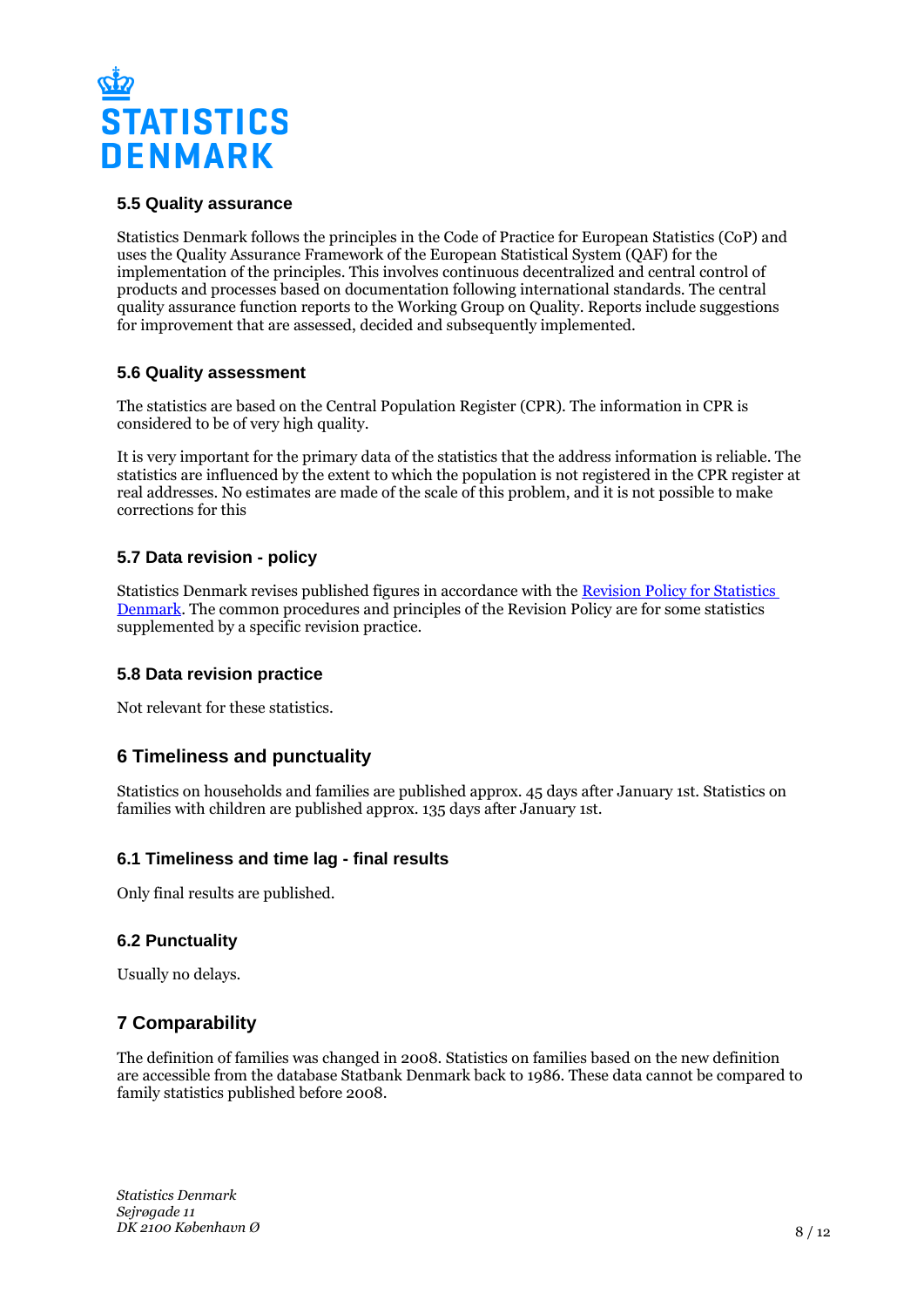

## **7.1 Comparability - geographical**

Statistics on households can be compared internationally. Internationally, definitions and delimitations of families vary considerably. Consequently, comparability with statistics on families from other countries can not be expected.

## **7.2 Comparability over time**

Statistics published before 2008 used another set of definitions different from the currently used. Statistics published before 2008 are not comparable to later published statistics (i.e. available for the years back to 1986). Only the numbers of households are not influenced by the change in family definitions, unlike the classifications of households. Before 2008 also another definition of families was used in which children below 18 years were included in the family of their parents. Now children below 25 years are included in the family of their parents (if living at the same address). This change has increased the number of children living with parents and decreased the number of single persons.

#### **7.3 Coherence - cross domain**

The concept of household in the statistics on households and families differs from the household concept applied in the statistics on buildings and dwellings which is based on the concept of dwelling household, and from the concept applied in the survey on consumption expenditure of households which is based on interviews with a relatively small number of households. This is the household concept that is most closely associated with the recommendations of UN is the "food household", the concept of household being based on the arrangements made by persons, individually or in groups, for providing themselves with food or other essentials for living. However, it involves questionnaires, and is therefore incompatible with register-based statistics with total coverage.

#### **7.4 Coherence - internal**

Not relevant for these statistics.

## **8 Accessibility and clarity**

News from Statistics Denmark (Nyt fra Danmarks Statistik), Population and Elections (Statistical News (Statistiske Efterretninger)), StatBank Denmark (Danmarks Statistikbank). Statistical Yearbook, Statistical 10-year Review, the annual publication Vital Statistics (Befolkningen Udvikling).\*

#### **8.1 Release calendar**

The publication date appears in the release calendar. The date is confirmed in the weeks before.

#### **8.2 Release calendar access**

The Release Calender can be accessed on our English website: [Release Calender.](https://www.dst.dk/en/Statistik/offentliggoerelser.aspx)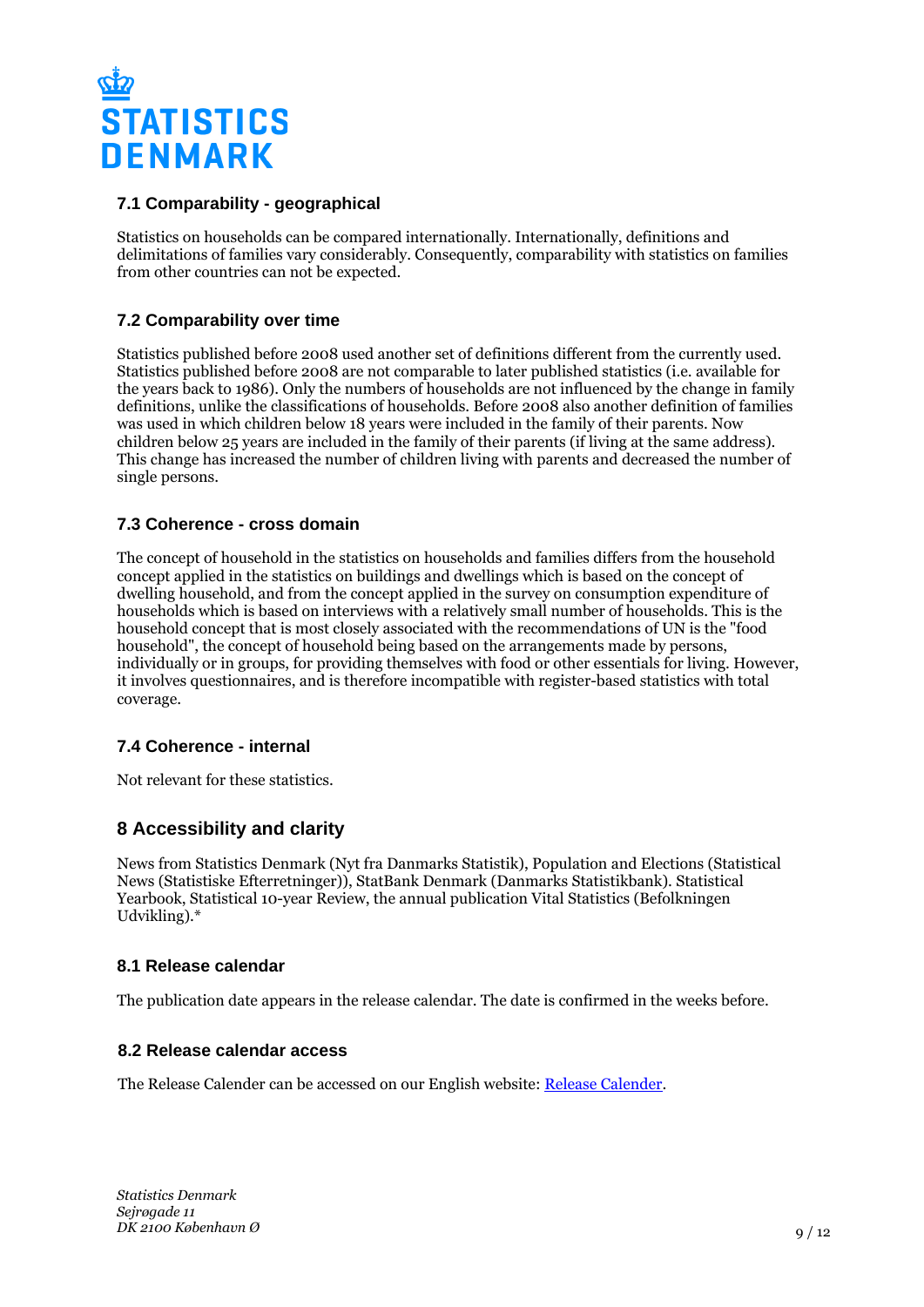

#### **8.3 User access**

Statistics are always published at 8:00 a.m. at the day announced in the release calendar. No one outside of Statistics Denmark can access the statistics before they are published.

#### **8.4 News release**

[Link to homepage on households, families and children](https://www.dst.dk/en/Statistik/Publikationer/gennemsnitsdanskeren)

#### **8.5 Publications**

[Link to homepage on households, families and children](https://www.dst.dk/en/Statistik/Publikationer/gennemsnitsdanskeren)

#### **8.6 On-line database**

The statistics are published in the StatBank under the subjects [Children](http://www.statbank.dk/10012) [Families](http://www.statbank.dk/10011) [Households](http://www.statbank.dk/10010) in the following tables:

- [FAM44N:](http://www.statbank.dk/FAM44N) Families 1. January by region, family type, family size, number of children and time
- [FAM111N](http://www.statbank.dk/FAM111N): Children 1. January by region, family type, number of persons in the family, number of children in the family, sex, age and time
- BRN<sub>10</sub>: Children and young persons who has lost their parents by region, age, mother status, father status, status of both parents and time
- [FAM100N](http://www.statbank.dk/FAM100N): Adults 1. January by region, family type, number of persons in the family, number of children in the family, sex, age and time
- [FAM133N:](http://www.statbank.dk/FAM133N) Children 1. January by region, type of household, number of persons in the household , number of children in the household, sex, age and time
- [FAM122N](http://www.statbank.dk/FAM122N): Adults 1. January by region, type of household, number of persons in the household , number of children in the household, sex, age and time
- [BRN12:](http://www.statbank.dk/BRN12) Childrens' families by number of children, type of child family, family type and time
- [BRN15:](http://www.statbank.dk/BRN15) Children by region, age, family type, number of siblings, combination of siblings and time
- [BRN16](http://www.statbank.dk/BRN16): Children by region, age, family type, number of siblings, combination of siblings and time
- [BRN13:](http://www.statbank.dk/BRN13) Children by area, adults in the in-residence family, family type for the in- residence family, adults in the visiting family, family type for the visiting family, age and time
- [BRN11:](http://www.statbank.dk/BRN11) Children with change in family by region, change in family, familytype last year, familytype this year, age and time
- [BRN9:](http://www.statbank.dk/BRN9) Children by region, age, family type, mother status, father status and time
- [FAM44B:](http://www.statbank.dk/FAM44B) Families with children 1. January by region, age of youngest child living at home, age of oldest child living at home, family type, number of children living at home and time
- [FAM55N](http://www.statbank.dk/FAM55N): Households 1. January by region, type of household, household size, number of children in the household and time

#### **8.7 Micro-data access**

Micro-data are available through the Division of Research Services at Statistics Denmark.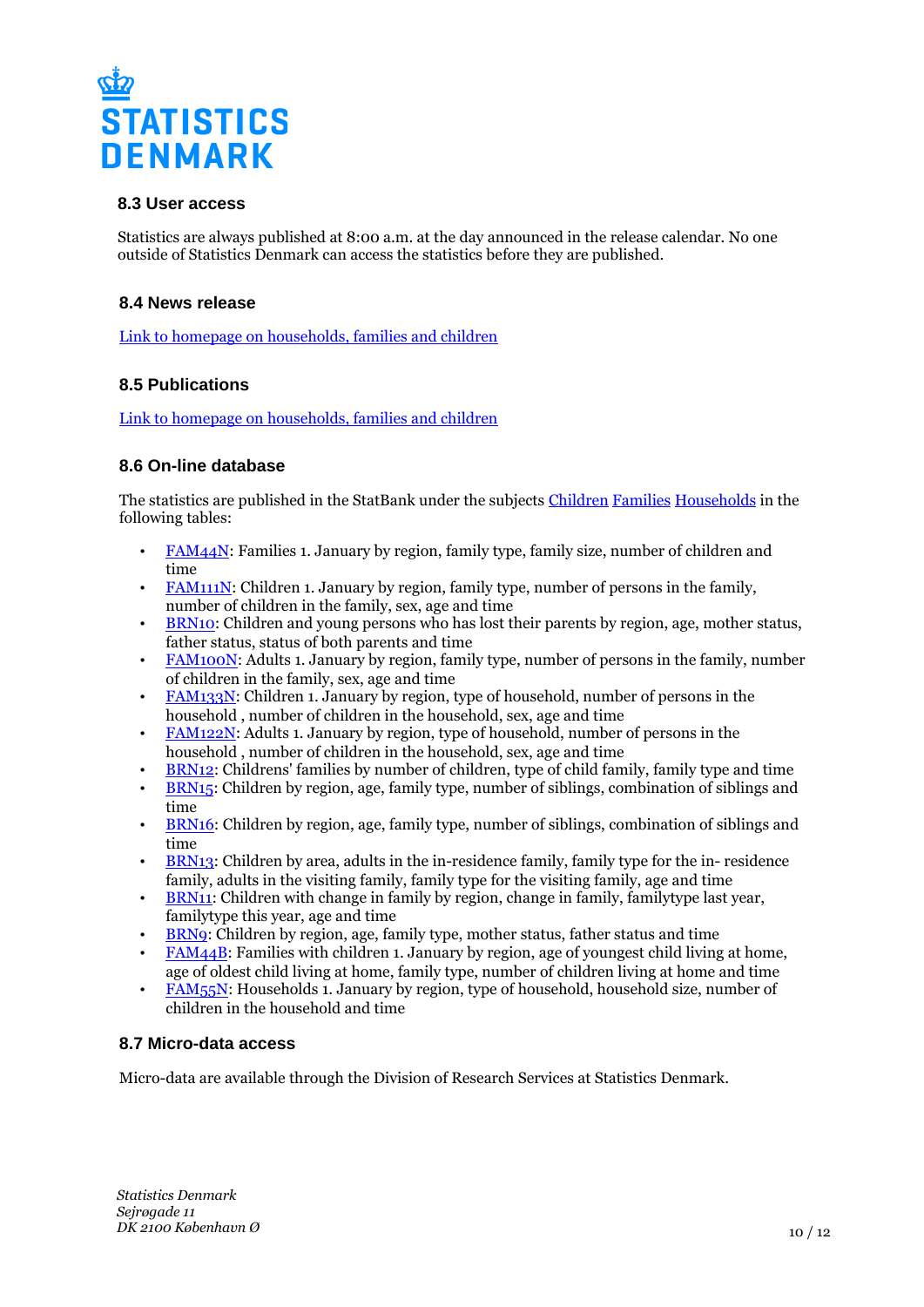

#### **8.8 Other**

More detailed tailor-made data can be made - also in combination with data from other areas. Tailor-made solutions are made against payment. In this context special variables can be constructed.

#### **8.9 Confidentiality - policy**

[Data confidentiality Policy at Statistics Denmark](https://www.dst.dk/ext/502998790/0/formid/Data-Confidentiality-Policy-at-Statistics-Denmark--pdf)

#### **8.10 Confidentiality - data treatment**

Not relevant for these statistics.

#### **8.11 Documentation on methodology**

Documentation is available in TIMES.

#### **8.12 Quality documentation**

Results from the quality evaluation of products and selected processes are available in detail for each statistics and in summary reports for the Working Group on Quality.

## **9 Contact**

The administrative placement of this statistics is in the division of Population and Education. The persons responsible are:

- Dorthe Larsen, tel. +45 3917 3307, e-mail: dla@dst.dk
- Amy Frølander, tel. +45 3917 3626, e-mail: amf@dst.dk

#### **9.1 Contact organisation**

Statistics Denmark

#### **9.2 Contact organisation unit**

Population and Education, Social Statistics

#### **9.3 Contact name**

Dorthe Larsen

#### **9.4 Contact person function**

Responsible for the statistics